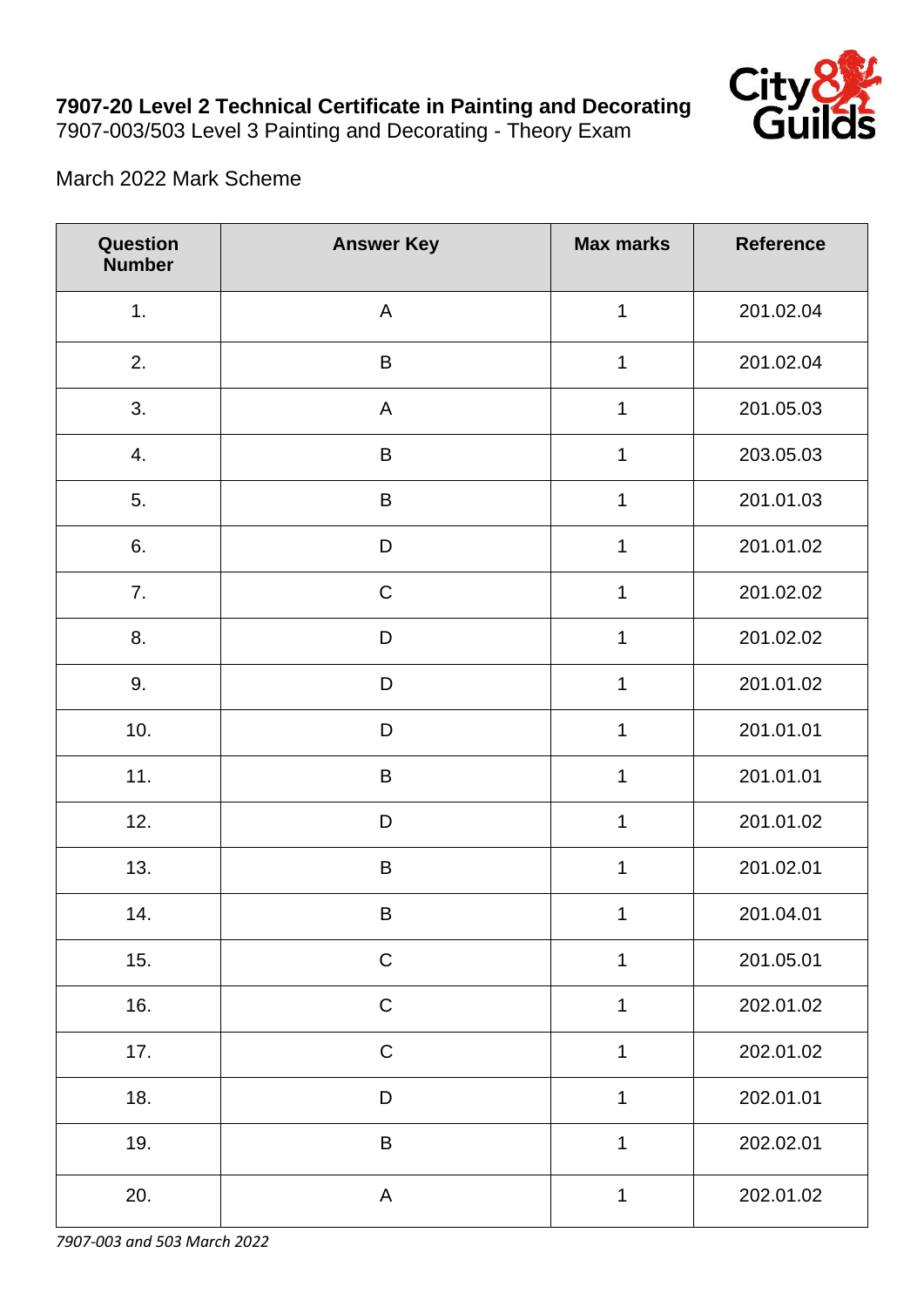| 21. | $\mathsf B$  | 1            | 202.02.02 |
|-----|--------------|--------------|-----------|
| 22. | $\sf B$      | $\mathbf 1$  | 203.01.03 |
| 23. | $\mathsf{A}$ | $\mathbf 1$  | 203.02.03 |
| 24. | $\mathsf C$  | 1            | 203.02.02 |
| 25. | $\mathsf B$  | $\mathbf 1$  | 203.02.04 |
| 26. | $\mathsf D$  | 1            | 203.03.04 |
| 27. | D            | $\mathbf 1$  | 203.03.01 |
| 28. | A            | 1            | 203.02.05 |
| 29. | $\mathsf C$  | $\mathbf 1$  | 203.02.02 |
| 30. | A            | 1            | 203.02.02 |
| 31. | $\mathsf C$  | $\mathbf 1$  | 203.03.01 |
| 32. | D            | 1            | 203.03.01 |
| 33. | $\mathsf C$  | 1            | 203.03.03 |
| 34. | D            | 1            | 203.04.04 |
| 35. | $\sf B$      | 1            | 203.04.02 |
| 36. | $\sf B$      | $\mathbf 1$  | 204.03.04 |
| 37. | $\sf B$      | $\mathbf{1}$ | 204.04.01 |
| 38. | $\mathsf D$  | $\mathbf 1$  | 203.04.03 |
| 39. | A            | $\mathbf 1$  | 203.05.02 |
| 40. | $\sf B$      | $\mathbf 1$  | 203.05.01 |
| 41. | $\mathsf D$  | $\mathbf 1$  | 204.02.01 |
| 42. | ${\bf C}$    | 1            | 204.02.01 |
| 43. | $\mathsf B$  | 1            | 204.02.01 |
| 44. | $\mathsf C$  | 1            | 204.03.03 |
| 45. | $\sf B$      | $\mathbf 1$  | 204.03.05 |